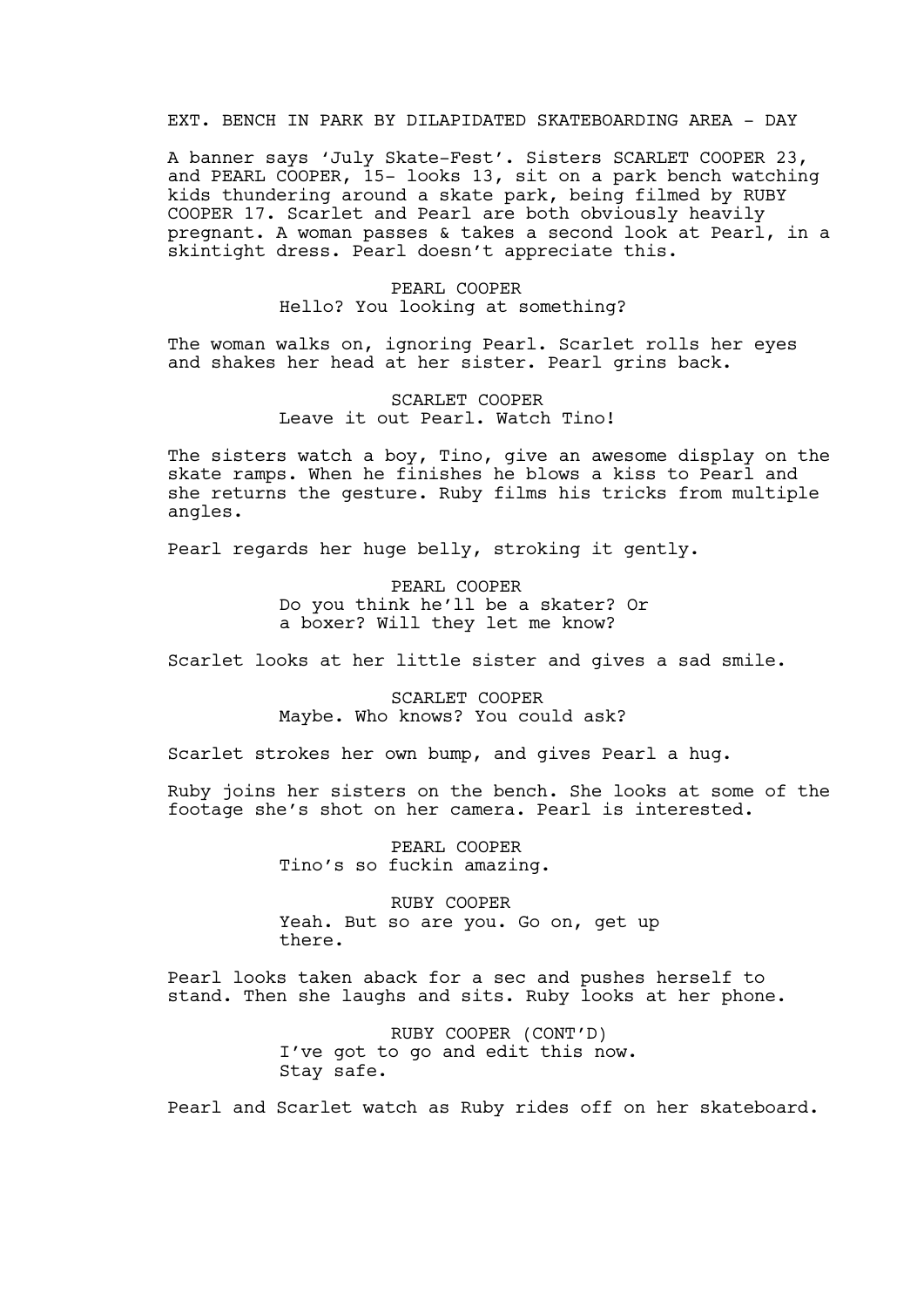#### INT. CHIEF INSPECTOR STUART'S OFFICE - DAY

A desk calendar shows September. DS Lizzie Layzell stands stiffly in front of her boss's desk. He is seated and seems displeased. A document in front on him has Scarlet, Ruby and Pearl Coopers' names, printed in bold & ringed in red.

### DCI STUART

You've ridden roughshod over the procedures, effectively giving the Cooper girls a house - with a garden? Their victims will be overjoyed.

DS LIZZIE LAYZELL With respect sir, these girls have been victims too, for most of their lives. Their mum's dead now, and they stand a chance, with the right support.

DCI STUART Karl Butler too? You're not telling me he's deserving of this softly, softly approach too?

DS LIZZIE LAYZELL He's Scarlet's partner and the baby's dad. Karl's grown up, a bit, a lot. Pearl is fifteen and has just had her baby adopted. I really think the girls need each other.

The DCI taps his fingers for a few moments while reading.

DCI STUART So, Ruby Cooper is at film school now, locally. Very well, but one keyed car or complaint from anyone and they are out, on the streets.

DS LIZZIE LAYZELL (pause) Yes sir. Thanks. You won't regret it sir.

INT.SCARLET COOPER'S LIVING ROOM - DAY

Ruby sits at a table, headphones on, glued to her laptop, Pearl lies on the sofa clutching a skateboard like a baby.

The suburban living room is cluttered with baby equipment and clothing. Cards welcoming a new baby and photos show the sisters, boyfriend Karl and baby Gemmi.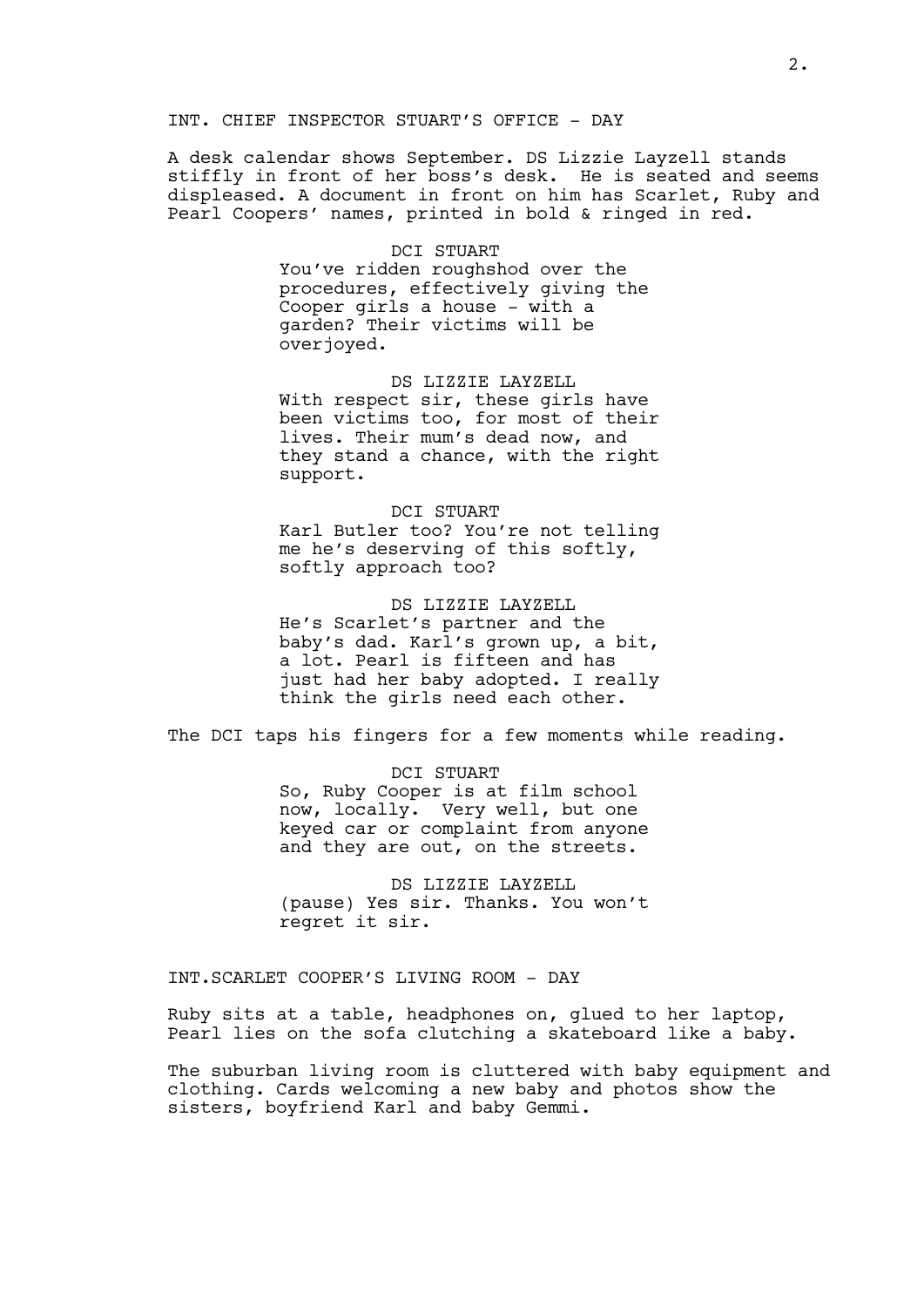The front door slams and Pearl sits up as Scarlet sparking with rage, thunders into the room. Ruby glances up.

> SCARLET COOPER That's it. I'm done with him.

Pearl stares, waiting for more. Ruby shakes her head and returns her gaze to the laptop. Pearl looks around.

### PEARL COOPER Where's Gemmi?

Scarlet just shakes her head. She suddenly looks exhausted, messy hair, red eyes, odd socks. Pearl runs to the door and looks into the hallway. When she turns back she looks afraid.

> PEARL COOPER (CONT'D) Where's Gemmi?

Scarlet looks up, tears and fury in her face.

SCARLET COOPER Karl's taken her. He's gone off with that French woman on her boat.

Scarlet pushes past Pearl towards the kitchen. Pearl grabs her skateboard and runs out to the hall. Scarlet slurps juice from the fridge. Then the front door slams.

> RUBY COOPER What are you on about Scarlet?

> > SCARLET COOPER

Karl says it's work, a plumbing job. The woman that was in hospital with Pearl phoned and he said he'd go round and fix her bloody leak. He's meant to be here, with me on paternity leave, not fucking around on a boat. I hope it sinks.

Angrily, Scarlet types a message on her phone.

RUBY COOPER Jeez. You know what Pearl's like at the moment. She'll think Karl's gone and kidnapped Gemmi.

EXT. HOUSING ESTATE - DAY

Pearl skateboards fast down the street, past the bus shelter where a poster for exotic holidays taunts the locals.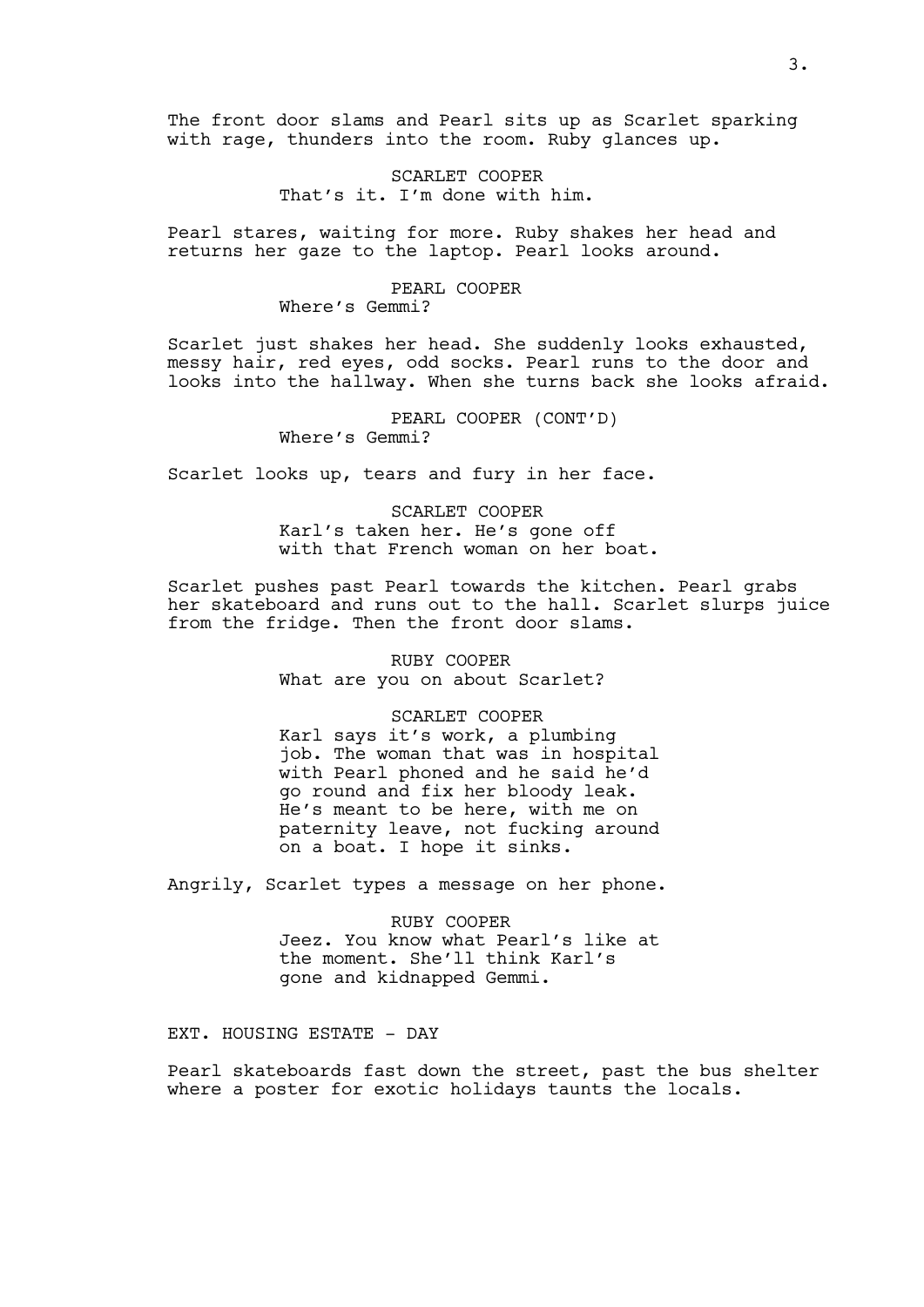KARL BUTLER, 26, attractive, turns into the road behind Pearl, watching her speed away. In the white buggy he's pushing is a tiny swaddled baby, swamped by a white beanie hat, embroidered with HB on it, covering half her face. Karl stops and adjusts the hat.

## KARL BUTLER Hey babe. Let's see those beautiful brown eyes of yours.

Karl frowns as he reads his phone. He looks across the street to no 20: the house he shares with his partner Scarlet, her two sisters plus baby. He makes a face at the baby.

> KARL BUTLER (CONT'D) Are you ready for this?

He takes a deep breath, walks up and opens the front door.

SCARLET COOPER Indistinct screaming

#### EXT. MAIN ROAD - DAY

Pearl skates recklessly down the middle of a main road heading into greener suburbia.

A sports car turns into the road, too fast, with Pearl heading straight for it. The car and Pearl both swerve to avoid each other, with Pearl turning down the side road the car had emerged from. The car screeches to a halt at the side of the main road. Pearl skates on, not looking back. Beside the car, a signpost points to a canal.

## INT. ADAM BURNETT'S CAR - DAY

A plush car, lots of old leather. The driver clutching the steering wheel is the normally self-assured Dr ADAM BURNETT, IVF specialist. Anger flashes across his face before he recovers from the shock of the near miss.

#### ADAM BURNETT Shit! Idiot child.

A cyclist slows as he passes and Adam composes himself, winding down the window as he watches Pearl skateboard away. He takes a deep breath. The cyclist is abrupt in her manner.

> CYCLIST Are you ok? She could have been killed. Silly girl.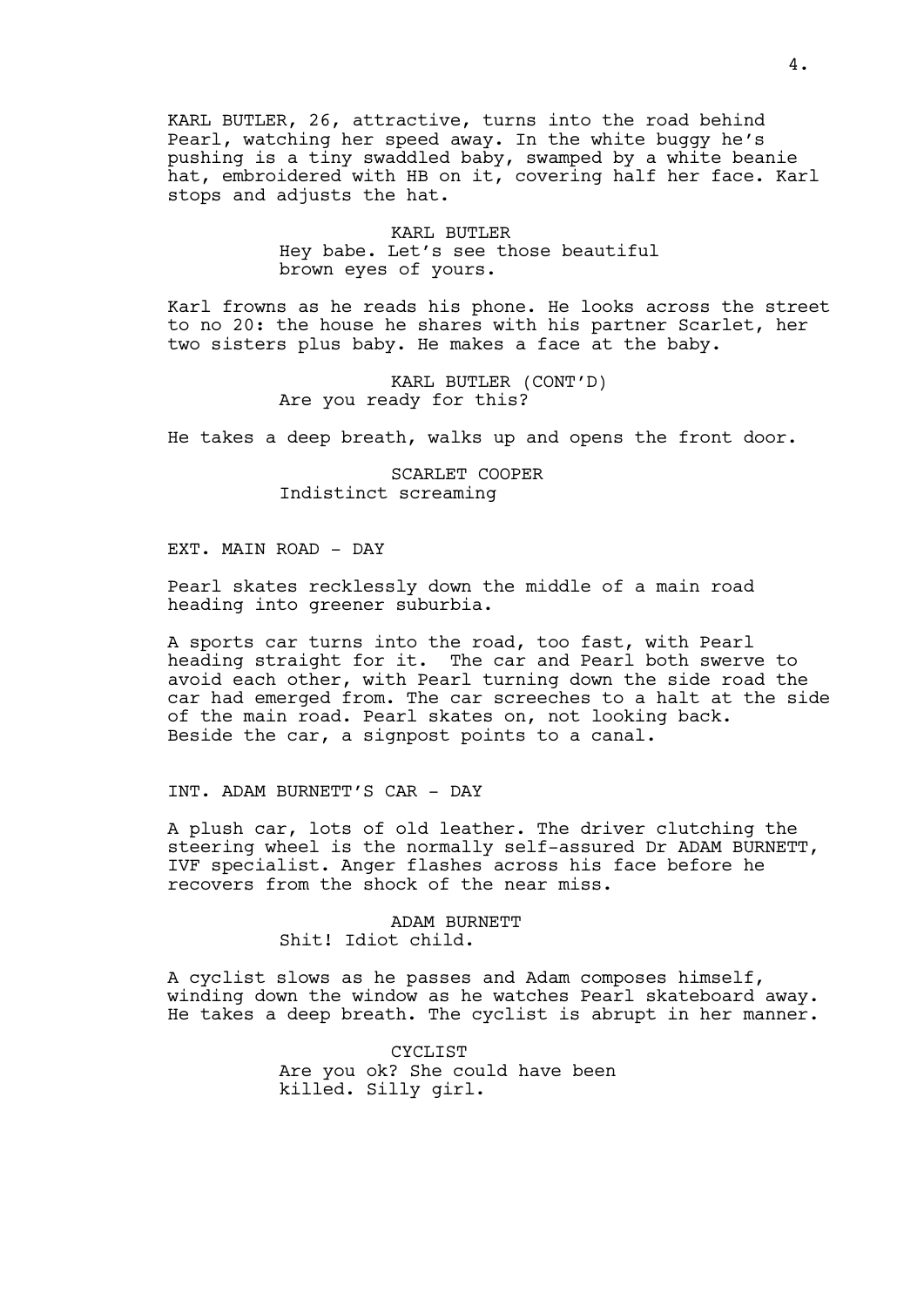Adam nods, producing a warm smile.

ADAM BURNETT Thanks so much. I'm fine. She seems ok too.

The cyclist charmed by his demeanor, softens her tone.

CYCLIST Wouldn't have been your fault though.

Adam nods, then waits until the cyclist moves off before accelerating off rather fast.

His phone lights up and he, takes another deep breath before answering hands free as he drives.

> ADAM BURNETT Morning Sandy.

SANDY (UNSEEN ON PHONE) Adam, you're on the box, right now.

Adam doesn't respond ecstatically.

ADAM BURNETT

Oh

SANDY It's about the community centre and skate park. I'll record it.

Adam's laugh is hollow.

ADAM BURNETT No, don't bother. I'm running late Sandy. I'll call you later.

SANDY The careers fair is all afternoon?

ADAM BURNETT Yep. I'm in tomorrow. Oh and Sandy? Miss Dubois's been persuaded to sponsor a placement with Maiden Voyages.

Adam drives on through the East Kent countryside.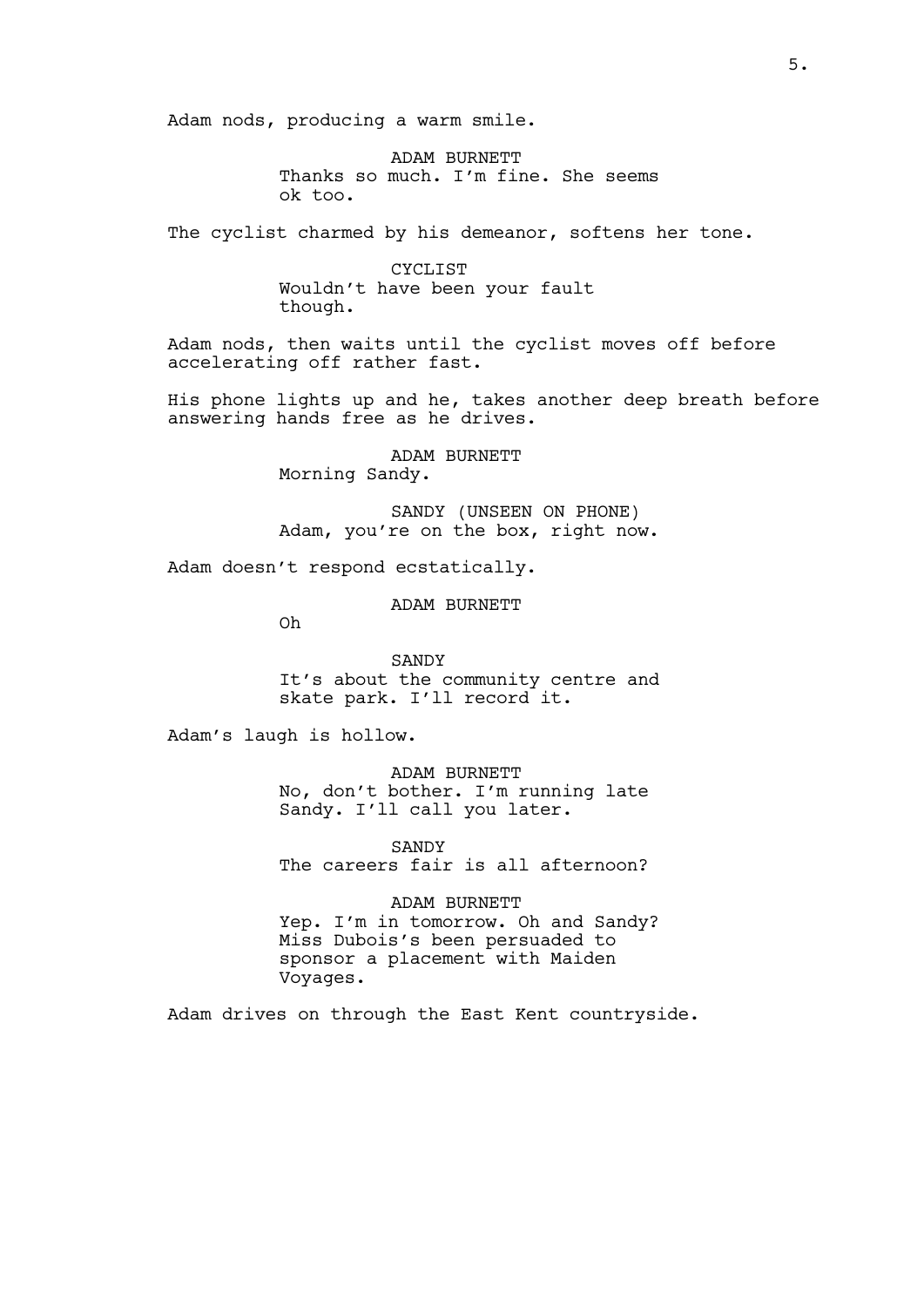#### INT. OFFICE BLOCK IN PEGWELL BAY - DAY

SANDY, office manager and chief eavesdropper, composed and elegant, sits at her tidy desk, overseeing a clinical laboratory. She watches a wall-mounted tv monitor, whilst on the phone. Two lab-coated scientists are also viewing the local midday news with subtitles.

A third lab-coated scientist, DR HAZEL PIPER, emerges from Dr Adam Burnett's office, at the far end of the lab, locking it behind her. She looks troubled and watches Sandy and the other scientists rather than the tv as she walks towards them.

#### **SANDY**

Good going Adam. I'll send her an investors pack See you tomorrow.

Sandy replaces the phone. She catches Dr Piper's eye as she approaches the door on her way out of the lab.

#### DR PIPER

Back in a bit.

Sandy nods at Dr Piper, who walks out of the lab carrying a bunch of keys. Sandy turns up the tv volume then focuses on her computer. On TV a presenter talks to camera in a busy skateboarding park.

#### TV PRESENTER

Doctor and Philanthropist Adam Burnett, who runs the Hova IVF centres as well as the popular Maiden Voyage Cruise line, has definitely endeared himself to these young people by his latest generous donation of land and finance to create this skate park.

Sandy presses a key on her computer so the screen displays CCTV images of the building. She can see Dr Piper on her phone in the lift. When the lift doors open she can be seen hurrying out of the building.

She closes down the CCTV images and mutes the TV, now showing a weather forecast. The scientists return to their test tubes.

EXT. CANAL TOW PATH IN RURAL SETTING - DAY

DS LIZZIE LAYZELL races along the canal tow path on her bike. Ducks scatter, quacking.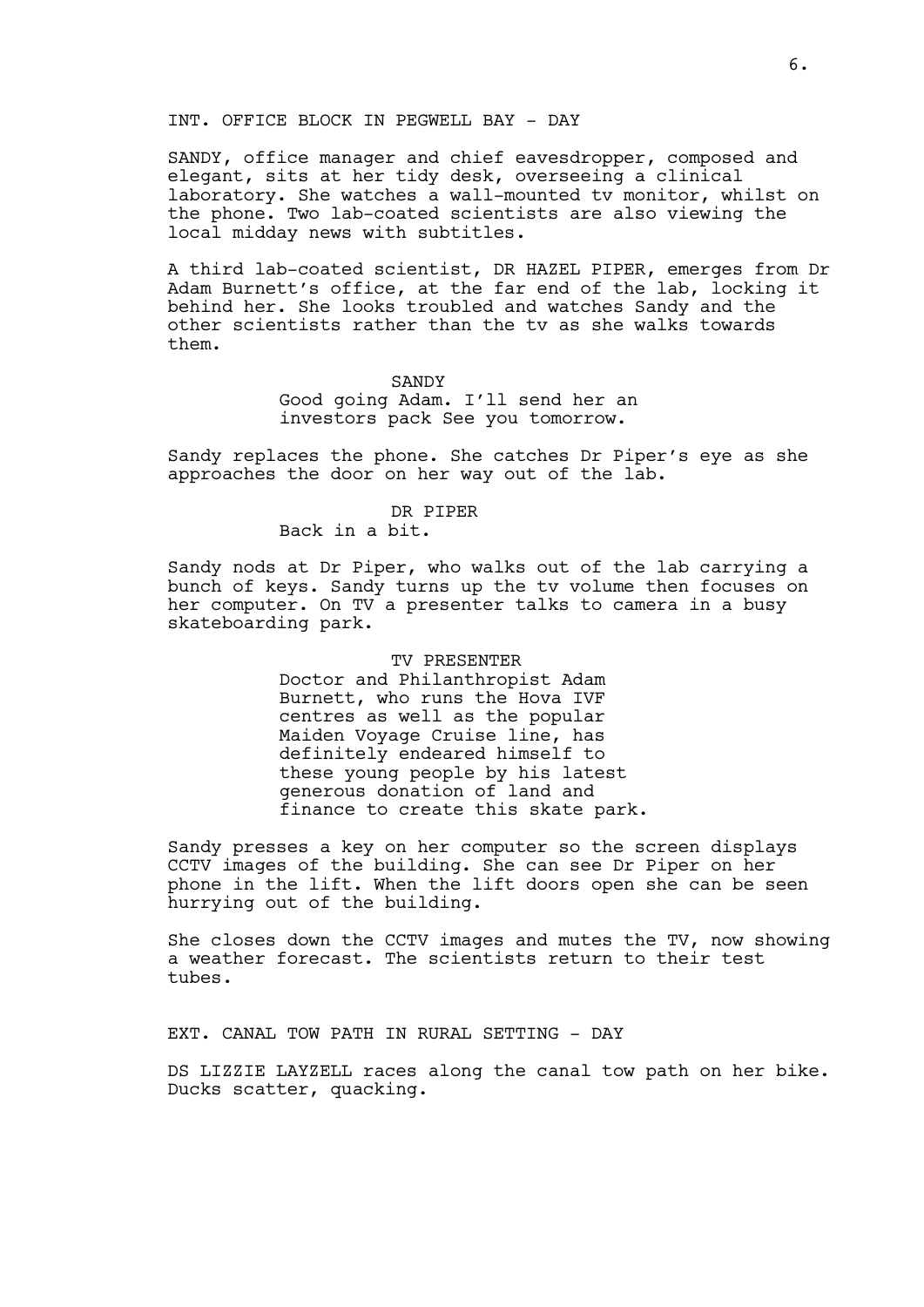She dings her bell repeatedly as she approaches a couple ambling along. The man turns to face her, blocking the path.

> MAN ON TOW PATH This isn't a race track.

DS LIZZIE LAYZELL No! But, I'm on police business.

The man looks dubious, but stands aside as Lizzie speeds off. The couple gaze at each other flabbergasted.

She approaches a row of houseboats, moored near the George pub. A footbridge straddles the canal and, on the opposite side is woodland, a track running along the water's edge.

Curious onlookers gawk at Pearl from a safe distance. She is standing on the roof of a houseboat, Destiny. Wide eyed and stressed out, Pearl clutches a baby car seat. A small baby with a white beanie hat, like Gemmi's is wrapped in a white shawl, just her nose and mouth showing.

Lizzie's bike squeals to a halt next to the boat and Lizzie looks up at Pearl, standing perilously near the roof edge.

> DS LIZZIE LAYZELL (CONT'D) Pearl? What are you doing?

> > PEARL COOPER

Keep away!

At the far end of the boat, on the deck, lies PHILLIPA DUBOIS, the baby's mother. Blood oozes from a gash on her forehead. She is moaning in pain.

A barman sidles up to Lizzie, taking hold of her bike that she's been gripping. He whispers to her seeking verification.

> BARMAN She says that woman's stole the baby?

Lizzie doesn't reply and the barman moves away. Pearl looks distraught and starts pulling her hair as sirens herald the arrival of an ambulance and police car to the pub car park.

> DS LIZZIE LAYZELL Pearl, what are you talking about? I've just spoken to Scarlet. This isn't yours or your sister's baby.

Pearl steps closer to the edge. An armed PC dashes into the pub, while another stealthily makes his way on to the bridge. Two paramedics approach the boat, where Ms Dubois lies.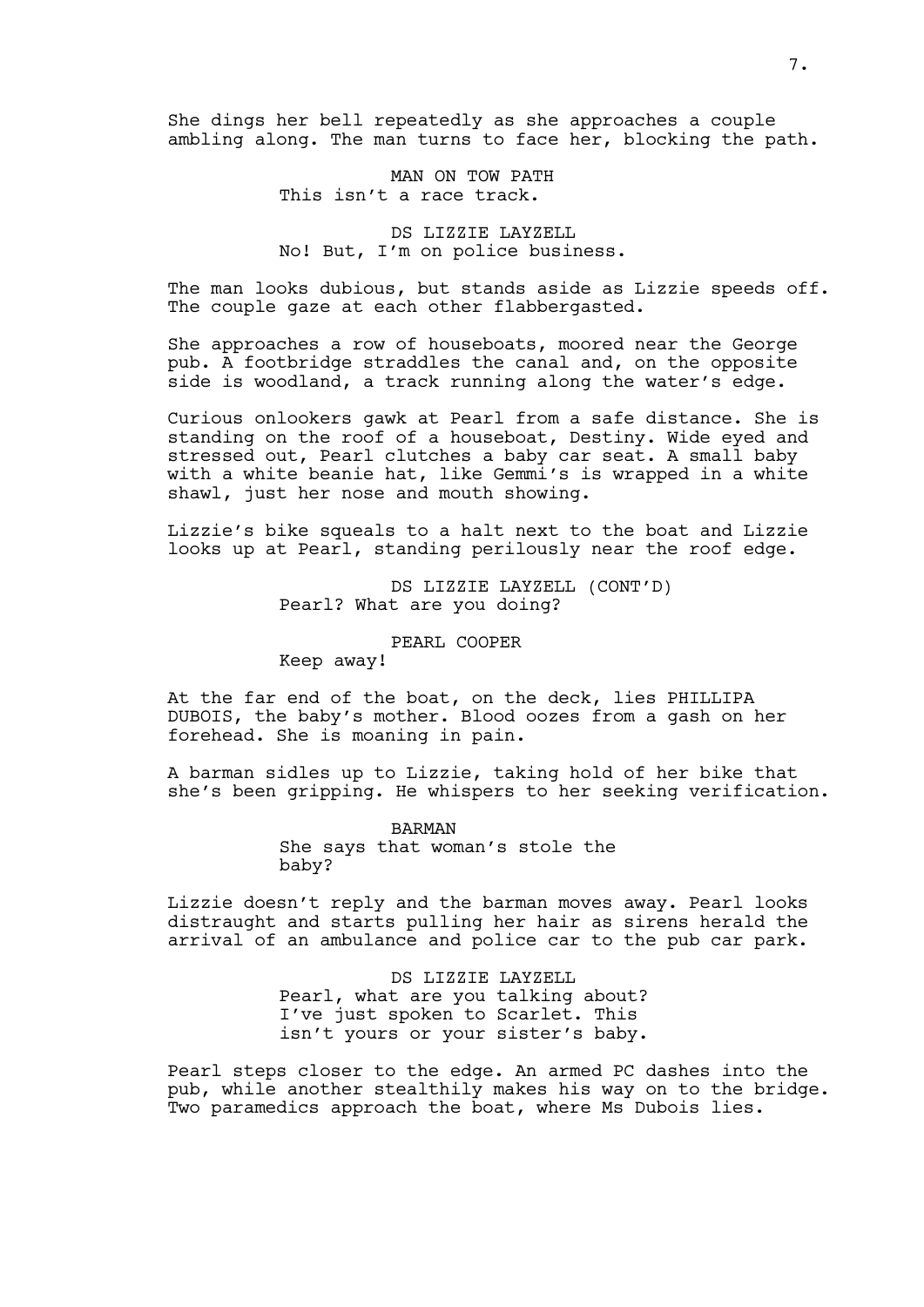PEARL COOPER Stay away. Don't come closer.

Pearl puts the car seat down by her feet on the sloping roof.

DS LIZZIE LAYZELL Pearl, the baby's mum is hurt. She needs treatment.

Pearl gazes around frantically.

PEARL COOPER She's not her mum & I didn't do that

DS LIZZIE LAYZELL They need to make sure she's ok.

Pearl doesn't say anything as the paramedics cross over to the houseboat. She rocks the car seat with her foot.

> DS LIZZIE LAYZELL (CONT'D) Look at the baby. It's not Gemmi.

PEARL COOPER You're lying. (pause) It's her hat.

DS LIZZIE LAYZELL When have I ever lied to you?

Lizzie gestures at Pearl, who is nervously looking around. Lizzie takes out her phone when it pings. Pearl hears it.

> PEARL COOPER You all fucking lie. All the time.

Lizzie holds up her phone to Pearl.

DS LIZZIE LAYZELL Pearl look! It's not Gemmi. She's at home with Scarlet.

Pearl stops rocking the car seat which has been sliding closer to the edge of the boat roof. A narrow band of murky water lies below the car seat, between the houseboats.

The armed PC, on the bridge, has Pearl in his sights.

POLICE CONTROL VOICE Do you have a clear shot?

ARMED PC Negative. Not with the baby.